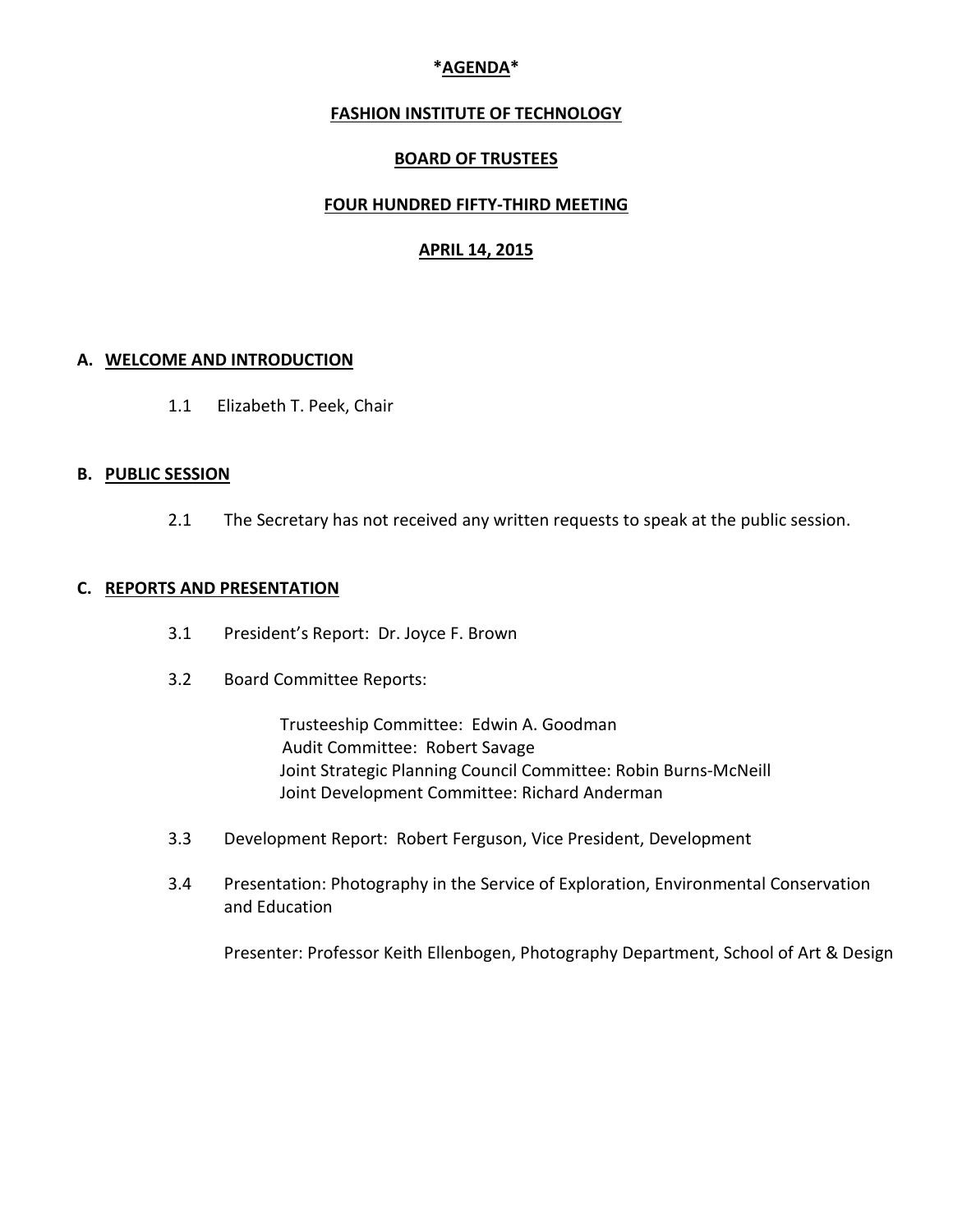# **D. BUSINESS SESSION**

# **Action Items:**

| 4.1 | Approval of Minutes of the 452 <sup>nd</sup> Meeting Held December 4, 2014 | Pg. 1  |
|-----|----------------------------------------------------------------------------|--------|
| 4.2 | <b>Certificates of Permanent Tenure</b>                                    | Pg. 3  |
| 4.3 | Sabbatical Leaves of Absence                                               | Pg.4   |
| 4.4 | Appointment of Alternate Director of the F.I.T. Student-                   | Pg. 5  |
|     | <b>Faculty Corporation</b>                                                 |        |
| 4.5 | Revision of the College Policy on Child Protection and Mandatory           | Pg. 6  |
|     | <b>Reporting of Abuse</b>                                                  |        |
| 4.6 | Revision of the College Policy on Sexual Assault, Stalking, and            | Pg. 13 |
|     | Domestic and Intimate Partner Violence Prevention and Response             |        |

### **E. ADJOURNMENT**

The next scheduled meeting of the Board of Trustees will be held on Tuesday, June 9, 2015, 9:45 a.m., preceded at 8:30 a.m. - 9:30 a.m., by an informal breakfast with the FIT Foundation Board of Directors